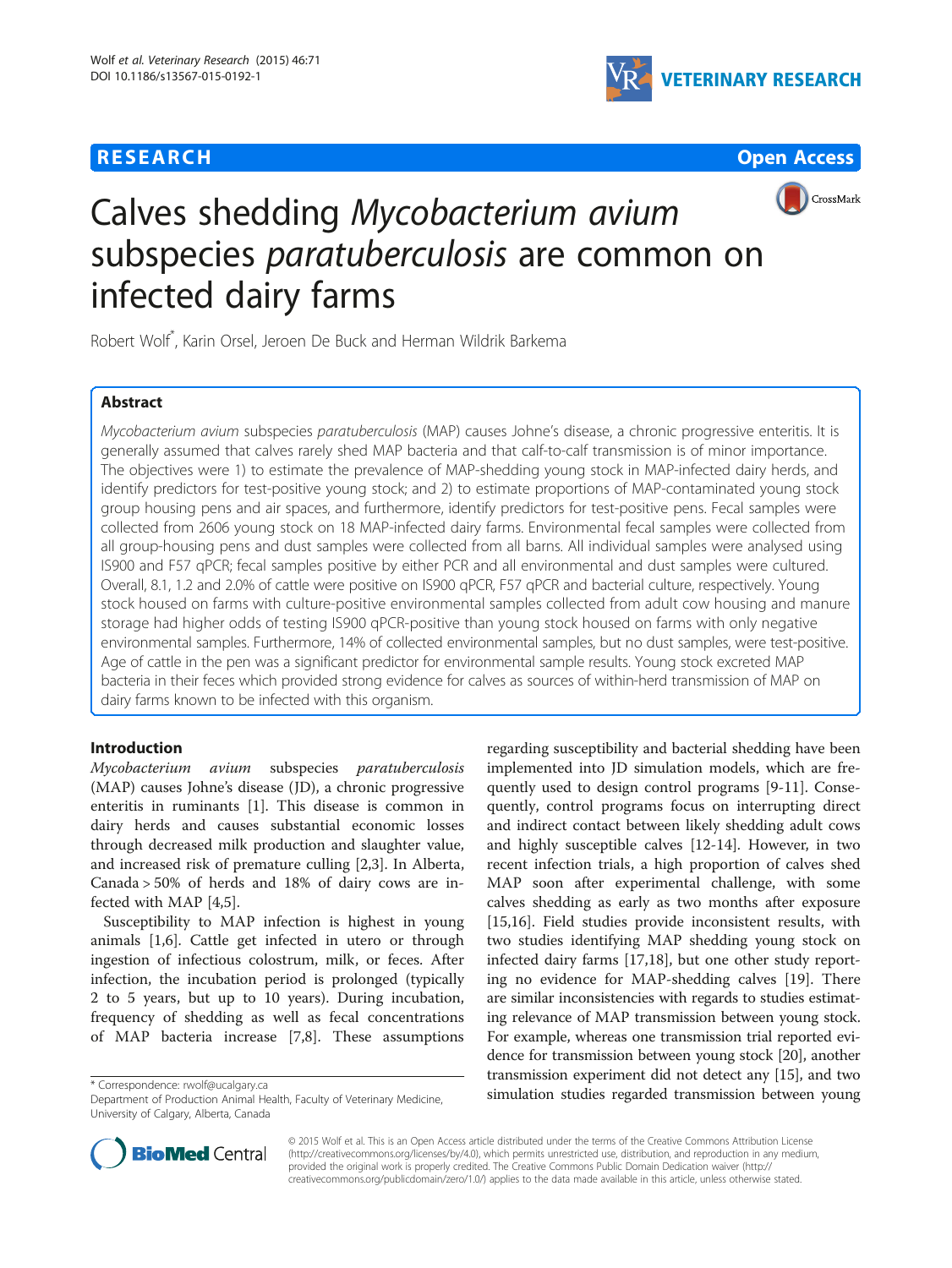stock as irrelevant for the spread of MAP [\[21,22](#page-6-0)]. Accurate knowledge regarding importance of transmission routes is essential to design future control programs; the first step is to reduce uncertainty with respect to occurrence and prevalence of MAP shedding young stock in infected herds. There is, therefore, a need for an observational study, conducted on many MAP-infected dairy herds, estimating proportions of MAP-shedding young stock in various age groups. Furthermore, detection of MAP in group housing pens would provide strong evidence for MAP contaminated environment as a risk factor for MAP infection in young stock.

The objectives were: 1) to estimate prevalence of MAP shedding young stock in MAP-infected dairy herds, and identify predictors for test-positive young stock; and 2) to estimate proportions of MAP-contaminated young stock group housing and air spaces, and identify predictors for test-positive pens.

# Materials and methods

#### Herds

Based on the average herd size of 145 cows in Alberta [[23](#page-6-0)], it was expected that 10 cattle within an age range of three months would be available for sampling at any point in time in each herd, which would result in an overall total of 180 cattle in this age group, a sample size sufficient to detect a minimum prevalence of 2% [[24](#page-6-0)]. Farms were selected among 360 farms voluntarily participating in the Alberta Johne's Disease Initiative (AJDI, >60% of Alberta dairy farms participate). Eligible producers had  $\geq 1$  MAP culture-positive environmental sample during one of the previous AJDI sampling events [\[3\]](#page-6-0), and were clients of 1 of 4 veterinary clinics with a major focus on dairy. A total of 20 randomly selected farms needed to be approached to achieve the target sample size of 18 participants. Reasons for refusal of participation were lack of interest in one case and fear of disease introduction by sampling personnel in the other case.

# Sample collection, shipping and processing

Samples were collected between May 2013 and January 2014. Herd size, history of observed clinical JD, and number of MAP-positive environmental samples collected from adult cow housing and manure storage were available through AJDI records. Fecal samples were collected from the rectum (using lubricated gloves) of all female dairy cattle before first calving, and all male cattle <30 months of age. The presence of watery diarrhea was recorded. Sample collection was not conducted if animals were on pasture where they could not be easily restrained (all young stock > 6 months of age from one farm).

A single environmental manure sample was collected from each of the calf group-housing pens. These samples

were composed of four well-mixed sub-samples, preferably collected from alleys, or around waterers [[4\]](#page-6-0). If pens did not have these areas, samples were collected from bedding packs or exercise areas. Samples were not collected if pens were occupied by only one animal. Settled dust was collected in barns and sheds (one sample from each barn) using a commercially available dust swipe  $(12 \times 12$  cm) wiping a length  $\sim 0.5$  m long in areas with settled dust and out of reach for cattle [[25\]](#page-6-0). Environmental manure samples and dust samples were not collected if sample collection criteria were not met, e.g., groups maintained on pasture.

Samples were transported to University of Calgary on the day of collection and stored at 4 °C (maximum of 21 days). The decision to store samples at 4 °C instead of −20 or −70 °C was motivated by available freezer space and expected losses in numbers of viable MAP bacteria during freezing and thawing [\[26](#page-6-0)]. Laboratory procedures were as described [\[25,27\]](#page-6-0). In short, all individual fecal samples were processed using IS900 and F57 qPCR; a MagMAX total nucleic acid isolation kit (Applied Biosystems, Carlsbad, CA, USA) was used for DNA extraction. 40 PCR cycles were completed and samples were considered positive if a signal was detected before 37 cycles. However, all samples with a signal within 40 cycles on at least one of the two PCR methods were cultured (if enough feces had been collected). Furthermore, all PCR-positive samples were cultured from 13 farms, but only a subset of PCR-positive samples were cultured from the first five farms.

A standardized TREK ESP culture protocol with a three-day decontamination, followed by a 48-day incubation period and confirmation using conventional IS900 PCR, was used [[27\]](#page-6-0). All environmental samples were cultured using the same protocol as for individual fecal samples. Dust samples were processed with a slightly modified culture protocol, as described [\[25\]](#page-6-0). The laboratory was USDA certified to conduct all required procedures. Furthermore, positive as well as negative culture and PCR controls were added to any processing batch, aiming to detect cross contamination as well as laboratory protocol failures.

## Statistical analyses

Analyses were conducted using STATA Version 11 (Statacorp, College Station, TX, USA). While the prevalence of MAP shedding calves using IS900 and F57 qPCR was determined using results from all 18 herds, culture prevalence was estimated using samples from 13 herds where a serial testing scheme was performed.

Chi-square tests on contingency tables were used to compare herd size, history of clinical JD, and environmental sample results between study participants and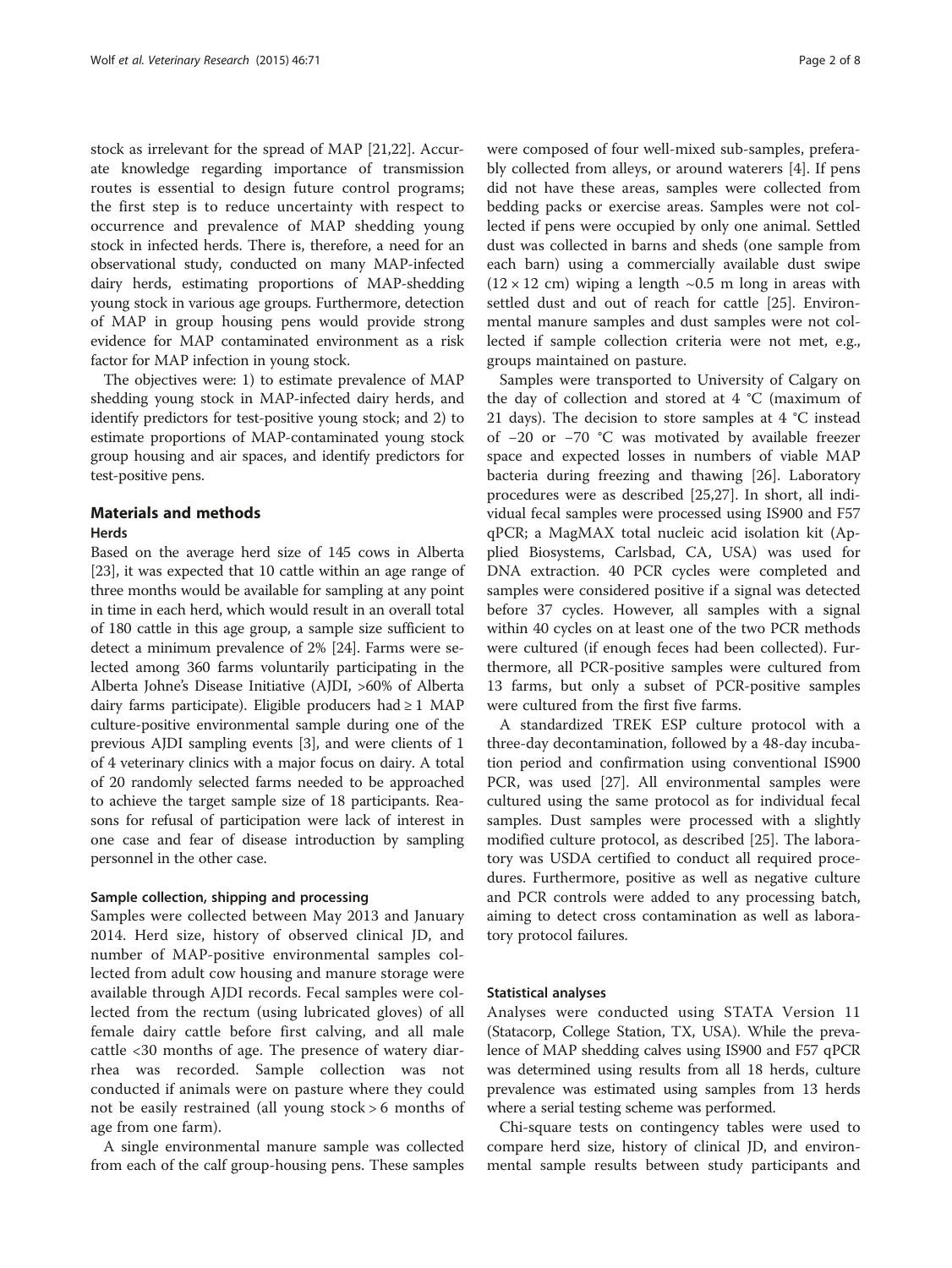non-participants, within the population of farms participating in the AJDI.

Chi-square tests on contingency tables were used to screen data for associations between test positives (qPCR case definition: ct-value < 37 cycles, culture case definition: ct-value < 40 cycles on at least one of the two PCR methods and subsequently positive on culture) and animal characteristics, including age  $\langle$  <3 months, 3 – 6 months, 6 months – 1 year, 1 year – 2 years, or  $>$  2 years), diarrhea (yes/no), and number of culture-positive adult cow environmental samples  $(0, 1 - 3, \text{ or } 4 - 6 \text{ positives out of } 6)$ collected samples) as an indicator for the adult cow within-herd prevalence [\[28](#page-7-0)]. Following initial univariate analyses, multivariable models were built which adjusted for confounding and clustering within farms [[29](#page-7-0)]. Three models were built using either the IS900 qPCR result, the F57 qPCR result, or the culture result as the outcome variable. Farm and pen were included as random effects. Although IS900 and F57 models used data from all 18 herds, the culture model used data from the 13 herds with a serial-testing scheme. Stepwise backward selection with a  $P \leq 0.05$  cutoff value was used for variable exclusion in logistic models. A predictor change of 20% was used as a threshold to identify confounding. Coefficients and odds ratios (OR) were cluster-specific. Therefore, the presented OR described the median OR for shedding MAP among all pen-specific ORs [\[29\]](#page-7-0).

Three separate models were constructed to identify predictors for MAP-contaminated group housing pens. The environmental sample culture result was used as the outcome and the percentage MAP shedding calves was included by using either percentage of 1) IS900, 2) F57, or 3) culture-positive cattle in a pen  $(0, 1 - 20\% , \text{ or } > 1)$ 20%) as predictor. Median age of cattle in a pen  $\left($  <3 months, 3 – 6 months, 6 months – 1 year, 1 – 2 years, or ≥ 2 years), number of cattle in a pen  $(1, 2 - 9, 0r > 9)$ , and number of culture-positive adult cow environmental samples during the last annual test event  $(0, 1 - 3, 0r 4 -$ 6 positives out of 6 collected samples), were considered as additional predictors in all three models. Farm was included as a random effect.

## Results

The 18 participating farms had a mean herd size of 156 cows. Whereas 56% of the farms participating in the study had observed clinical JD on their farm, 29% of non-participants had also observed clinical JD ( $P = 0.03$ ; Table 1). Although 11% of the farms participating in the study tested negative on all environmental samples, 55% of non-participants tested negative on all environmental samples  $(P < 0.01)$ .

A total of 2606 young stock were sampled in 18 herds. There were 210 young stock positive on IS900 qPCR, 32 were positive on F57 qPCR, and 10 calves were positive

|               | Table 1 Herd characteristics for study farms and farms  |
|---------------|---------------------------------------------------------|
|               | participating in the Alberta Johne's Disease Initiative |
| (AJDI, n (%)) |                                                         |

|                                        | Study participants Other AJDI farms<br>$(n = 18)$ | $(n = 342)$           |
|----------------------------------------|---------------------------------------------------|-----------------------|
| Herd size                              |                                                   | 0.69 <sup>1</sup>     |
| $50$                                   | $0(-)$                                            | 9(3)                  |
| $50 - 99$                              | 2(11)                                             | 102 (30)              |
| $100 - 149$                            | 8(44)                                             | 130 (38)              |
| $150 - 199$                            | 3(17)                                             | 48 (14)               |
| >199                                   | 4(22)                                             | 53 (15)               |
| History of clinical Johne's<br>disease |                                                   | 0.03 <sup>1</sup>     |
| JD has been observed                   | 10(56)                                            | 98 (29)               |
| Don't know                             | 4 (22)                                            | 74 (22)               |
| JD has never been observed             | 4(22)                                             | 170 (49)              |
| Positive environmental<br>samples      |                                                   | $< 0.01$ <sup>1</sup> |
| 0 positives                            | $2(11)^2$                                         | 188 (55)              |
| 1-3 positives                          | 9(50)                                             | 84 (25)               |
| 4-6 positives                          | 7(39)                                             | 70 (20)               |

 $1^1$ P-value based on Chi-square test on contingency table.

<sup>2</sup>These 2 herds had no MAP culture-positive environmental samples at the last testing event, but had positive environmental samples in 1 of the 2 previous samplings.

on both pPCR methods. This resulted in a prevalence of 8.1% (95% CI: 7.0 – 9.1%) based on IS900 and 1.2% (95% CI: 0.8 – 1.7%) based on F57 qPCR.

There were 1741 young stock sampled in the 13 herds where serial testing was performed (Additional file [1\)](#page-6-0). Of the 1741 young stock, 192 (11.0%) had a ct-value  $< 40$  on IS900 qPCR and 44 (2.5%) had a ct-value < 40 on F57 qPCR. Furthermore, 216 (12.4%) young stock had a ct-value < 40 in any of the two qPCR methods and were consequently eligible for culture. Seven PCRpositive samples included insufficient amounts of fecal material for MAP culture and were removed from the analysis. 34 PCR-positives were also culture-positive, resulting in a MAP shedding prevalence of 2.0% (95% CI:  $1.3 - 2.6\%$ ). On those 13 farms, within-herd culture prevalence ranged from 0 to 4.6% (Figure [1](#page-3-0)).

Positive cattle were present in all age groups (Figure [2](#page-3-0)), and number of IS900-positive cattle was positively associated with number of positive environmental samples collected in adult cow housing and manure storage areas  $(P < 0.01)$ . In the final logistic regression model, young stock housed on farms with  $1 - 3$  positive environmental samples collected from adult cow housing and manure storage had 11.5 times the odds (95% CI: 1.3 – 100.0), and young stock housed on farms with  $4 - 6$  positive environmental samples had 9.7 times the odds (95% CI: 1.1 – 86.0) of testing IS900 qPCR-positive, respectively, than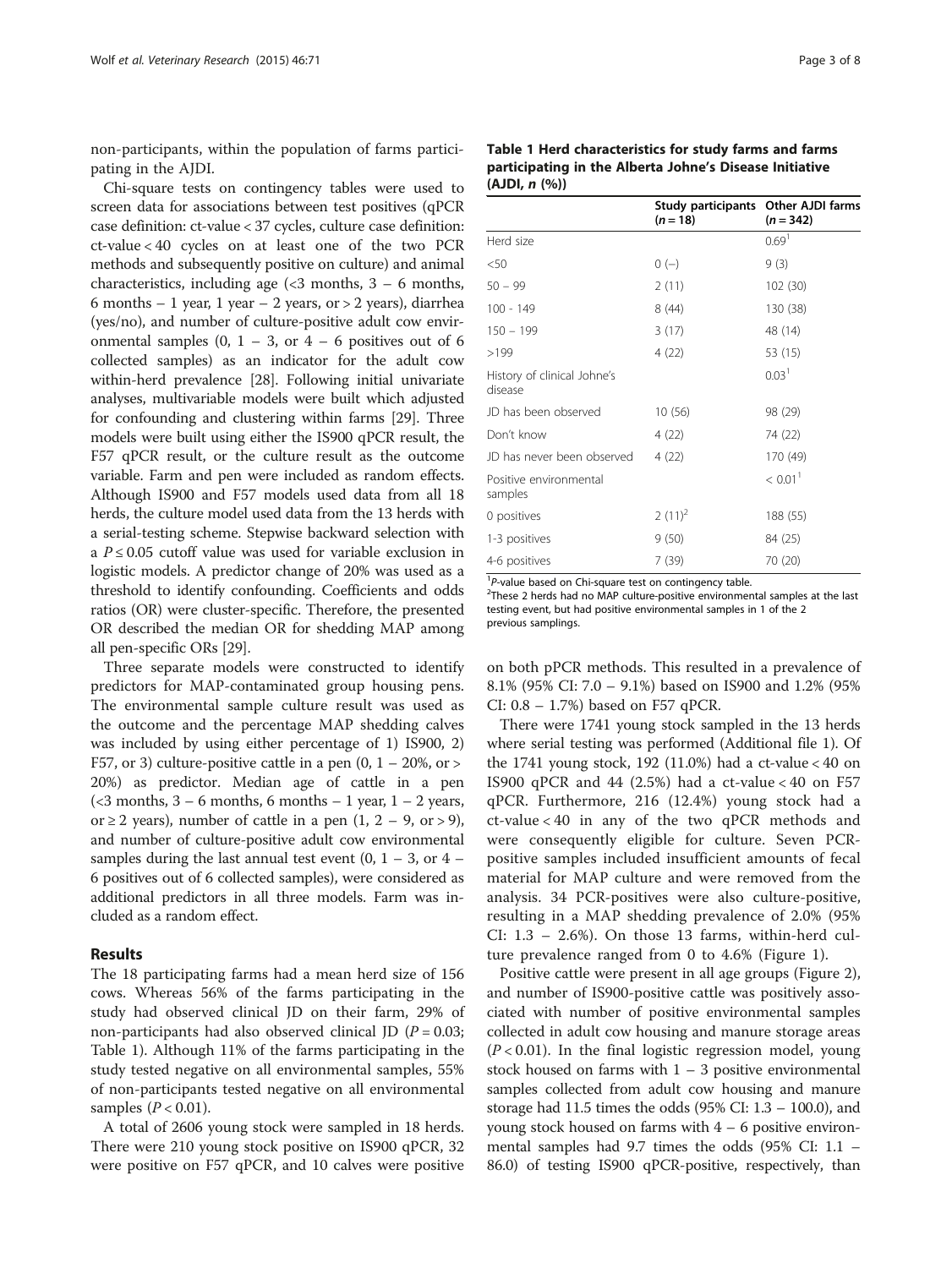<span id="page-3-0"></span>

young stock housed on farms with only negative environmental samples in their last sampling event (Table [2](#page-4-0)). None of the independent variables significantly predicted F57 or culture results as outcomes in separate logistic regression models.

Environmental samples were collected from 139 (88%) of 155 group-housing pens. Of these, 20 (14%) samples were MAP culture-positive, and 9 (50%) of the 18 farms had positive environmental samples (within-herd environmental sample prevalence ranged from 0 to 43%; Additional file [1\)](#page-6-0). In the final logistic regression model, pens with cattle in the age group between 6 months and

1 year had 10.5 times the odds  $(1.0 - 116.9)$  for being environmental culture-positive compared to pens with cattle < 3 months of age (Table [3\)](#page-4-0). In separate models, neither F57 nor culture prevalence were significant predictors for environmental sample results. Finally, none of the 41 collected dust samples were MAP culture-positive.

# **Discussion**

Calves and young stock that excreted MAP in their feces were present in all age groups. A high proportion of group housing pens was contaminated with MAP; positive test results were associated with age of cattle and

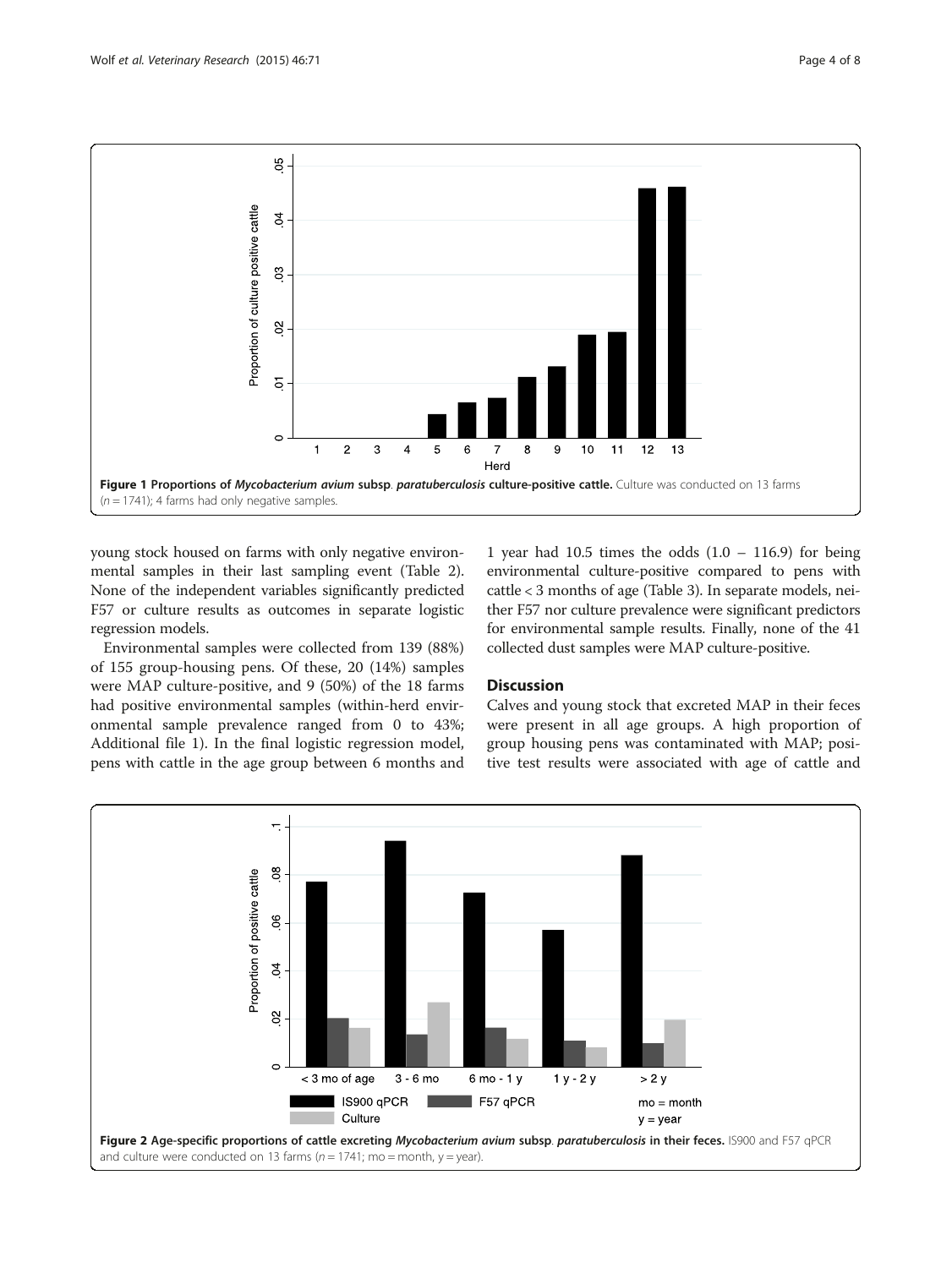<span id="page-4-0"></span>Table 2 Predictors for Mycobacterium avium subsp. paratuberculosis IS900 qPCR results on individual fecal samples ( $n = 2606$ )

|                                | $n$ (% pos) <sup>1</sup> | <b>OR</b>  | 95% CI          | P-value |
|--------------------------------|--------------------------|------------|-----------------|---------|
| Intercept                      |                          | 0.01       | $0.00 - 0.05$   | < 0.01  |
| Pos. env. samples <sup>2</sup> |                          |            |                 | 0.09    |
| $\Omega$                       | 196 (1)                  | Reference  |                 |         |
| $1 - 3$                        | 1,276 (10)               | 11.53      | $1.33 - 100.04$ | 0.03    |
| $4 - 6$                        | 1,134(7)                 | 9.70       | $1.09 - 86.30$  | 0.04    |
| Random effects                 |                          | Var. (SE)  |                 | % Var.  |
| Herd                           |                          | 0.71(0.33) |                 | 16      |
| Pen                            |                          | 0.50(0.22) |                 | 11      |
| Animal                         |                          |            |                 | 73      |

Descriptive statistics and final multilevel logistic regression model.

<sup>1</sup> Sample size (% IS900 PCR-positive samples).

<sup>2</sup>Positive environmental samples: stratification according to the number of culture-positive environmental samples collected from adult cow housing and manure storage areas.

prevalence of MAP-shedding animals in the pen. However, all analysed dust samples were MAP-negative, suggesting a minimal role of dust as a vehicle for transmission of MAP on dairy farms, particularly since young stock and adult cattle are often housed separately.

Overall, 2.0% of young stock were culture-positive, confirming results of two other studies that reported 3 and 2% MAP culture-positive young stock, respectively [[17,18\]](#page-6-0). Although prevalence estimates in the present study were comparable to those of the two other studies, estimates should be compared with caution, because age distributions of cattle and laboratory protocols differed among studies. One of the previous studies included

only two large US herds [[18\]](#page-6-0), whereas the second study selected cattle only from test-positive dams [[17\]](#page-6-0). Our results differed from those of Pithua et al. [[19](#page-6-0)], who did not detect MAP culture-positive calves < three months of age, possibly because they used solid culture, which has lower sensitivity [\[30](#page-7-0)].

It is noteworthy, that one of the afore-mentioned studies also performed IS900 PCR [[18\]](#page-6-0). Interestingly, their culture and IS900 prevalence were very similar to each other, in contrast to the present study where the IS900 prevalence was higher than the culture prevalence (8.1 versus 2.0%). The reason for this discrepancy was likely the serial testing scheme applied in the present study where only PCR-positive cattle were cultured which reduced the sensitivity of the testing scheme. This was supported by the fact that in the study mentioned before, different cattle tested positive on culture than on PCR [[18\]](#page-6-0). Therefore, if they would only have cultured PCR-positives, their culture prevalence would likely also have been much lower, providing evidence for an underestimation of the prevalence of MAP shedding by culture estimates in our study. However, IS900 estimates have to be interpreted with caution because the IS900 element is also present in other bacteria, resulting in false-positive results [\[31](#page-7-0)]. A higher proportion of IS900 positives than F57 positives was expected, because IS900 is a multi-copy target and F57 is a single-copy target resulting in a lower detection limit for IS900 PCR [[32\]](#page-7-0).

Interpretation of prevalence estimates was aimed to reduce the number of misclassified cattle. We therefore performed three tests for prevalence estimation and interpreted results based on test combinations. The

|                                          | $n$ (% pos) <sup>1</sup> | Odds/OR                  | 95% CI          | P-value |
|------------------------------------------|--------------------------|--------------------------|-----------------|---------|
| Intercept                                |                          | 0.01                     | $0.00 - 0.16$   | < 0.01  |
| Age group                                |                          |                          |                 | 0.39    |
| <3 months                                | 31(3)                    | Reference                |                 |         |
| $3 - 6$ months                           | 39(13)                   | 4.67                     | $0.46 - 47.65$  | 0.19    |
| 6 months $-1$ year                       | 25(24)                   | 10.52                    | $1.01 - 116.87$ | 0.05    |
| $1 - 2$ years                            | 38 (18)                  | 7.56                     | $0.74 - 76.91$  | 0.09    |
| >2 years                                 | 6(17)                    | 9.57                     | $0.38 - 240.56$ | 0.17    |
| IS900 within-pen prevalence <sup>2</sup> |                          |                          |                 | 0.92    |
| $\mathbb O$                              | 75 (12)                  | Reference                |                 |         |
| $0.01 - 0.19$                            | 42 (17)                  | 0.94                     | $0.27 - 3.26$   | 0.93    |
| >0.2                                     | 22(18)                   | 1.32                     | $0.25 - 6.93$   | 0.74    |
| Random effects                           |                          | Var. (SE)                |                 | % Var.  |
| Herd                                     |                          | 0.70(0.89)               |                 | 17      |
| Pen                                      |                          | $\overline{\phantom{a}}$ |                 | 83      |

Table 3 Predictors for Mycobacterium avium subsp. paratuberculosis environmental sample culture results ( $n = 139$ )

Descriptive statistics and final multilevel logistic regression model.

<sup>1</sup> Sample size (% culture-positive samples).

<sup>2</sup>Parameter included in the model because of evidence for an association in the descriptive statistics and biological plausibility.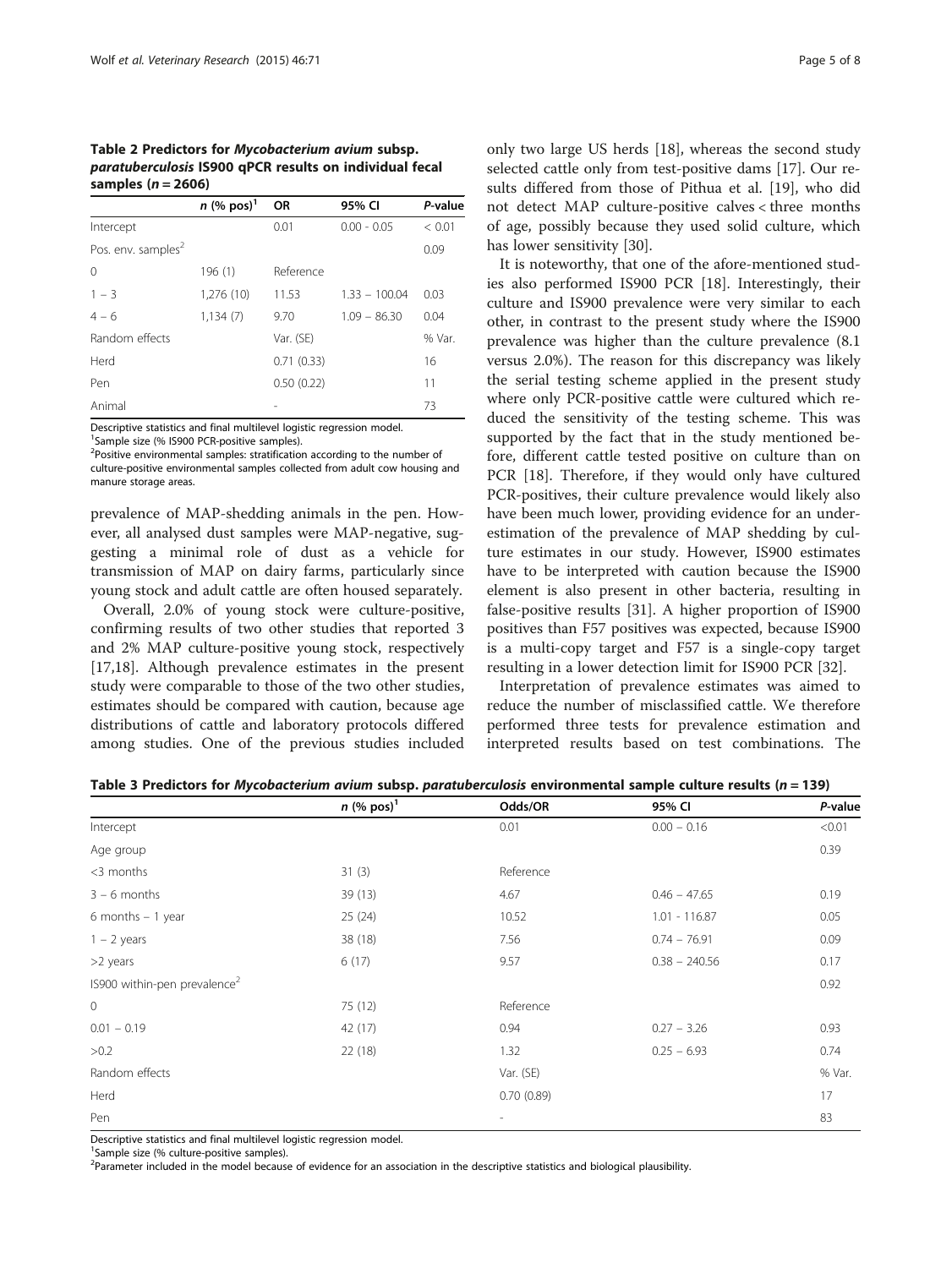initial PCR screening was performed to identify samples that potentially contained MAP. Two PCR reactions with different primers were performed, which was a rapid and relatively inexpensive screening method ideal for processing many samples. Furthermore, this parallel testing resulted in higher sensitivity than sensitivities of the two separate tests [[33\]](#page-7-0). This is supported by the fact that culture positive results were not only observed in young stock positive in both PCR methods, but also in young stock positive in only one of the two PCR methods. These shedders would have been missed if only one PCR method would have been conducted. Culture of any positives was done to increase specificity of the testing scheme. Culturing MAP is almost 100% specific [[34\]](#page-7-0), especially in the present study where cattle were unlikely to be housed in proximity to any high shedders or clinical cases of JD, thereby decreasing the probability of passive (pass-through) shedding. However, the prevalence estimated by the serial testing scheme is likely an underestimation of the true prevalence of shedding cattle, because some low shedders were likely missed.

Probability of shedding was associated with adult cow environmental culture prevalence, a proxy for withinherd MAP prevalence [\[28](#page-7-0)]. One obvious reason is that higher adult cow within-herd prevalence is associated with a higher infection risk and subsequently higher within-herd prevalence in young stock. A second reason would be that young stock are exposed to MAP more frequently and to higher doses if they are housed on high-prevalence farms, which would result in higher odds of shedding among infected cattle [\[16\]](#page-6-0). Therefore, shedding patterns in young stock on dairy farms with different within-herd prevalences should be investigated in a longitudinal study.

In the present study, MAP contamination was detected in 14% of calf and young stock group-housing pens, whereas 50% of farms had  $\geq 1$  environmental culture-positive pen. Previous work identified no positive pre-weaning calf pens and only 3% positive postweaning calf pens [[35\]](#page-7-0). Apparent discrepancies in results were attributed to the use of different culture protocols and differences in the study population (including uninfected herds in the previous study). It was noteworthy that environmental samples from pens with 6 months to 1 year-old young stock more frequently were culturepositive than environmental samples from pens with  $cal < 3$  months. A possible explanation is the pen structure; young stock < 3 months were generally housed on straw packs without alleyways, which forced sample collection from bedding packs. In contrast, pens holding > 6 months old young stock usually had alleyways available for sample collection. Alleyway samples are more often culture-positive than bedding pack samples,

perhaps due to increased mixing of manure in alleyway samples [\[36\]](#page-7-0).

No MAP was isolated from any settled dust samples. A Dutch study used the same protocol and isolated MAP bacteria from young stock housings, but only if they were co-housed with cows [\[37](#page-7-0)]. However, in the present study, young stock and cows were usually housed in separate barns. It is therefore unlikely that infectious cows contaminated settled dust collected in this study. The amount of MAP excreted by infectious young stock might be too small to contaminate settled dust sufficiently to be detected with current culture methods and dust might be of minor importance for the transmission of MAP, as long as young stock and cows are housed independently.

Young stock > 6 months of age were not available for testing in one herd with serial testing scheme, impacting prevalence estimates to a limited extent. The prevalence of infectious cattle was low, thereby reducing the power for detecting associations between test results and independent variables. To mitigate this limitation, results and associations were described for all three test methods, making the assumption that misclassifications of cattle were predictor-independent in all tests (supported by descriptive statistics). Consequently, age and adult cow environmental sample results were significant predictors for IS900 results (13% prevalence), but did not predict F57 and culture results (~2% prevalence).

Samples were stored for a maximum of 21 days, which may have had a minor impact on the accuracy of the initial qPCR screening, since PCR does not require live bacteria. However, subsequent culture needed viable bacteria to become positive, suggesting an impact of sample storage conditions on accuracy of culture protocols in general. However, the thick cell wall of MAP enables it to survive in the environment for extended intervals [[38-40](#page-7-0)]; it was estimated that MAP can be stored at 4 °C for at least 1 week without substantial loss in culture accuracy [\[41\]](#page-7-0). Therefore, we inferred that storage duration had only a minor impact on the sensitivity of MAP culture, although some samples with low bacterial concentrations were possibly misclassified as negative, which would have resulted in an underestimation of the prevalence of culture positive cattle and in an underestimation of the proportion of MAP contaminated pens.

Participating herds were more likely to have a history of observed clinical JD and were more likely to be culture-positive using environmental samples than nonparticipating herds. This was expected due to applied herd selection criteria. Therefore, results can be generalized to MAP environmental sample positive dairy farms with similar size and management.

This study provided clear evidence that naturally infected dairy calves can excrete MAP bacteria. Transmission of MAP between young stock was demonstrated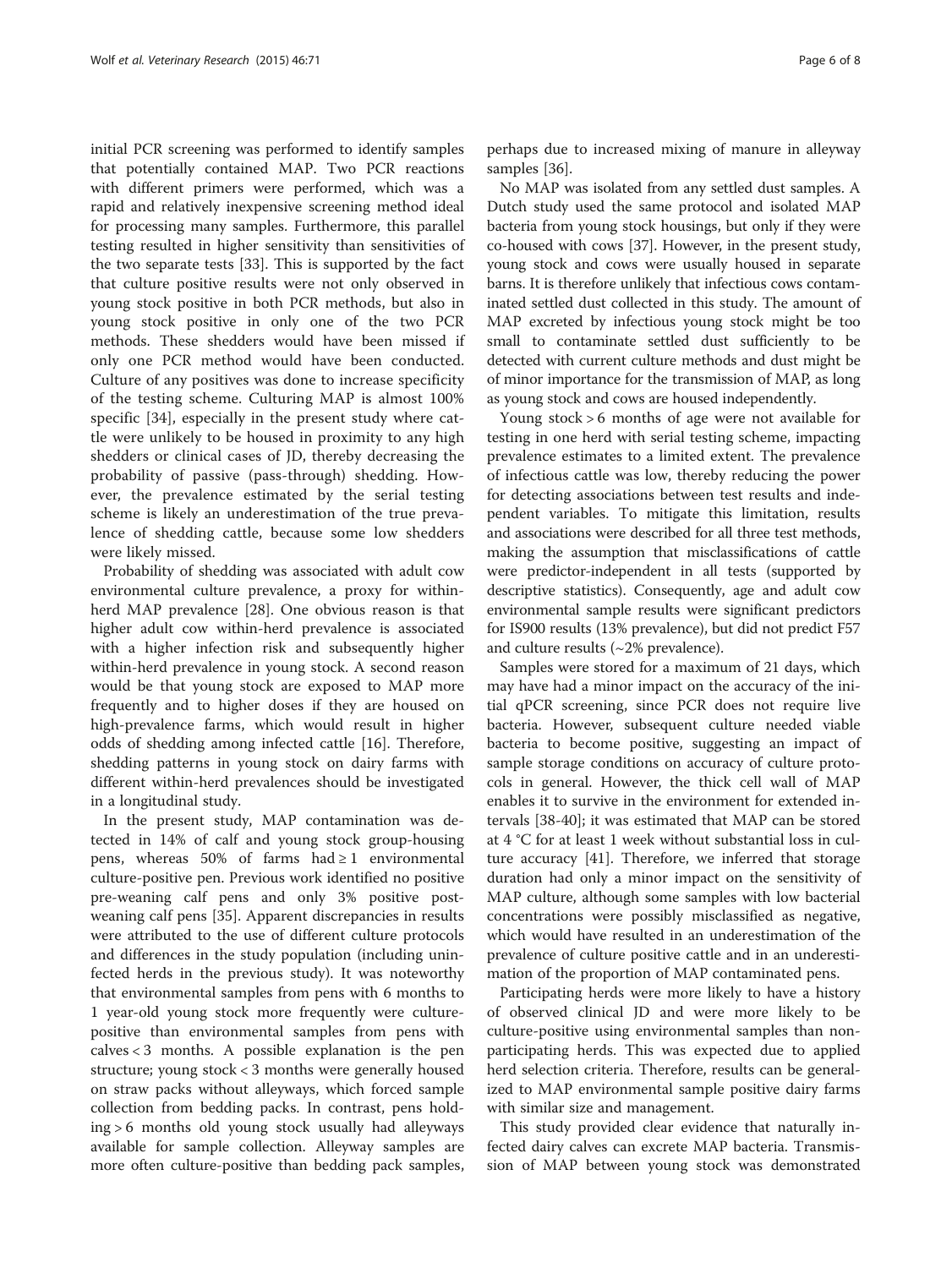<span id="page-6-0"></span>previously [20], but the extent to which transmission events occur remains unknown. Consequently, a transmission trial is needed to quantify the potential for calfto-calf transmission in group-housed dairy calves.

In conclusion, excretion of MAP by young stock occurred in MAP-infected dairy herds, with shedders present in all age groups. The odds of being IS900 positive was positively associated with prevalence of MAP-positive environmental samples of adult cattle housing and manure storage. Shedding of MAP lead to contaminated pens, especially in situations with a higher prevalence of MAP shedding cattle.

# Additional file

# [Additional file 1:](http://www.veterinaryresearch.org/content/supplementary/s13567-015-0192-1-s1.docx) Mycobacterium avium subspecies

paratuberculosis (MAP) test results stratified by farm (# of positives (n tested)). The file contains a Microsoft Word document with test results from all samples collected within the study. "Cow env. culture" refers to the results of environmental samples collected from adult cow housing and manure storage. "Environmental culture" refers to results of young stock environmental samples. "Individuals" refers to young stock fecal samples. These were processed using IS900 and F57 PCR. Any positives were subsequently cultured.

#### Abbreviations

Ct: Cycle to positive; JD: Johne's disease; MAP: Mycobacterium avium subspecies paratuberculosis; OR: Odds ratio; qPCR: Quantitative polymerase chain reaction.

#### Competing interests

The authors declare that they have no competing interests.

#### Authors' contributions

RW, HB, KO, JDB: Project design, project execution, manuscript design; JDB: Oversight of laboratory work. All authors read and approved the final manuscript.

#### Acknowledgements

The authors thank farmers for their participation and their help with restraining animals and sample collection. A special thank you to students Ronald Wester, Folkert Postma, Aaron Lucko, and Shruti Mathusudan for their help in project execution. Thank you to Dr. John Kastelic for editing the manuscript. This project was funded by Alberta Milk, and Agriculture and Agri-Food Canada through the Canadian Agricultural Adaptation Program (CAAP). Funding was delivered by the Agriculture Council of Alberta.

#### Received: 2 September 2014 Accepted: 24 February 2015 Published online: 19 June 2015

#### References

- 1. Fecteau ME, Whitlock RH (2010) Paratuberculosis in cattle. In: Behr MA, Collins DM (ed) Paratuberculosis- organism, disease and control. CABI, Wallingford, UK
- 2. Barkema HW, Hesselink JW, McKenna SLB, Benedictus A, Groenendaal H (2010) Global prevalence and economics of infection with Mycobacterium avium subsp. paratuberculosis in ruminants. In: Behr MA, Collins DM (ed) Paratuberculosis, organism, disease, control. CABI, Wallingford
- 3. Wolf R, Clement F, Barkema HW, Orsel K (2014) Economic evaluation of participation in a voluntary Johne's disease prevention and control program from a farmer's perspective–The Alberta Johne's Disease Initiative. J Dairy Sci 97:2822–2834
- 4. Wolf R, Barkema HW, De Buck J, Slomp M, Flaig J, Haupstein D, Pickel C, Orsel K (2014) High herd-level prevalence of Mycobacterium avium subspecies paratuberculosis in Western Canadian dairy farms, based on environmental sampling. J Dairy Sci 97:6250–6259
- 5. Scott HF, Sorensen O, Wu JY, Chow EYW, Manninen K, VanLeeuwen JA (2006) Seroprevalence of Mycobacterium avium subspecies paratuberculosis, Neospora caninum, bovine leukemia virus, and bovine viral diarrhea virus infection among dairy cattle and herds in Alberta and agroecological risk factors associated with seropositivity. Can Vet J 47:981–991
- 6. Chiodini RJ (1984) Ruminant paratuberculosis (Johne's Disease): the current status and future prospects. Cornell Vet 74:218–262
- 7. Nielsen SS, Ersbøll AK (2006) Age at occurrence of Mycobacterium avium subspecies *paratuberculosis* in naturally infected dairy cows. J Dairy Sci 89:4557–4566
- Weber MF, Kogut J, de Bree J, van Schaik G, Nielen M (2010) Age at which dairy cattle become Mycobacterium avium subsp. paratuberculosis faecal culture positive. Prev Vet Med 97:29–36
- 9. Groenendaal H, Nielen M, Jalvingh AW, Horst SH, Galligan DT, Hesselink JW (2002) A simulation of Johne's disease control. Prev Vet Med 54:225–245
- 10. Kudahl AB, Østergaard S, Sørensen JT, Nielsen SS (2007) A stochastic model simulating paratuberculosis in a dairy herd. Prev Vet Med 78:97–117
- 11. Mitchell RM, Whitlock RH, Stehman SM, Benedictus A, Chapagain PP, Grohn YT, Schukken YH (2008) Simulation modeling to evaluate the persistence of Mycobacterium avium subsp. paratuberculosis (MAP) on commercial dairy farms in the United States. Prev Vet Med 83:360–380
- 12. Whitlock RH (2010) Paratuberculosis control measures in the USA. In: Behr MA, Collins DM (eds), Paratuberculosis- organism, disease and control. CABI, Wallingford, UK
- 13. Atlantic Johne's Disease Initiative. [http://www.atlanticjohnes.ca/.](http://www.atlanticjohnes.ca/) Accessed 3 Nov 2014
- 14. The Alberta Johne's Disease Initiative.<http://www.albertajohnes.ca/>. Accessed 3 Nov 2014
- 15. Santema WJ, Poot J, Segers RPAM, Van den Hoff DJP, Rutten VPMG, Koets AP (2012) Early infection dynamics after experimental challenge with Mycobacterium avium subspecies paratuberculosis in calves reveal limited calf-to-calf transmission and no impact of Hsp70 vaccination. Vaccine 30:7032–7039
- 16. Mortier RAR, Barkema HW, Orsel K, Wolf R, De Buck J (2014) Shedding patterns of dairy calves experimentally infected with Mycobacterium avium subspecies paratuberculosis. Vet Res 45:71
- 17. Bolton MW, Pillars RB, Kaneene JB, Mauer WA, Grooms DL (2011) Detection of Mycobacterium avium subspecies paratuberculosis in naturally exposed dairy heifers and associated risk factors. J Dairy Sci 94:4669–4675
- 18. Antognoli MC, Hirst HL, Garry FB, Salman MD (2007) Immune response to and faecal shedding of Mycobacterium avium subspecies paratuberculosis in young dairy calves, and the association between test results in the calves and the infection status of their dams. Zoonoses Public Health 54:152–159
- 19. Pithua P, Wells SJ, Sreevatsan S, Godden SM (2010) Lack of evidence for fecal shedding of Mycobacterium avium subsp. paratuberculosis in calves born to fecal culture positive dams. Prev Vet Med 93:242–245
- 20. Van Roermund HJW, Bakker D, Willemsen PTJ, de Jong MCM (2007) Horizontal transmission of Mycobacterium avium subsp. paratuberculosis in cattle in an experimental setting: Calves can transmit the infection to other calves. Vet Microbiol 122:270–279
- 21. Weber MF, Groenendaal H (2012) Effects of infectious young stock on results of certification, surveillance and control programmes for paratuberculosis in dairy herds. Vet Microbiol 154:272–281
- 22. Marcé C, Ezanno P, Seegers H, Pfeiffer DU, Fourichon C (2011) Within-herd contact structure and transmission of Mycobacterium avium subspecies paratuberculosis in a persistently infected dairy cattle herd. Prev Vet Med 100:116–125
- 23. Dairy farming in Canada. [http://www.dairyinfo.gc.ca/index\\_e.php?s1=dff](http://www.dairyinfo.gc.ca/index_e.php?s1=dff-fcil&s2=farm-ferme&s3=nb)[fcil&s2=farm-ferme&s3=nb](http://www.dairyinfo.gc.ca/index_e.php?s1=dff-fcil&s2=farm-ferme&s3=nb). Accessed 15 Oct 2014
- 24. Dohoo IR, Martin W, Stryhn H (2003) Sampling. In: McPike MS (ed) Veterinary epidemiologic research. Atlantic Veterinary College, Charlottetown
- 25. Eisenberg SWF, Nielen M, Santema W, Houwers DJ, Heederik D, Koets AP (2010) Detection of spatial and temporal spread of Mycobacterium avium subsp. paratuberculosis in the environment of a cattle farm through bio-aerosols. J Vet Microbiol 143:284–292
- 26. Richards WD, Thoen CO (1977) Effect of freezing on the viability of Mycobacterium paratuberculosis in bovine feces. J Clin Microbiol 6:392–395
- 27. Forde T, De Buck J, Elkin B, Kutz S, van der Meer F, Orsel K (2013) Contrasting results of culture-dependent and molecular analyses of Mycobacterium avium subsp. paratuberculosis from wood bison. Appl Environ Microbiol 79:4448–4454